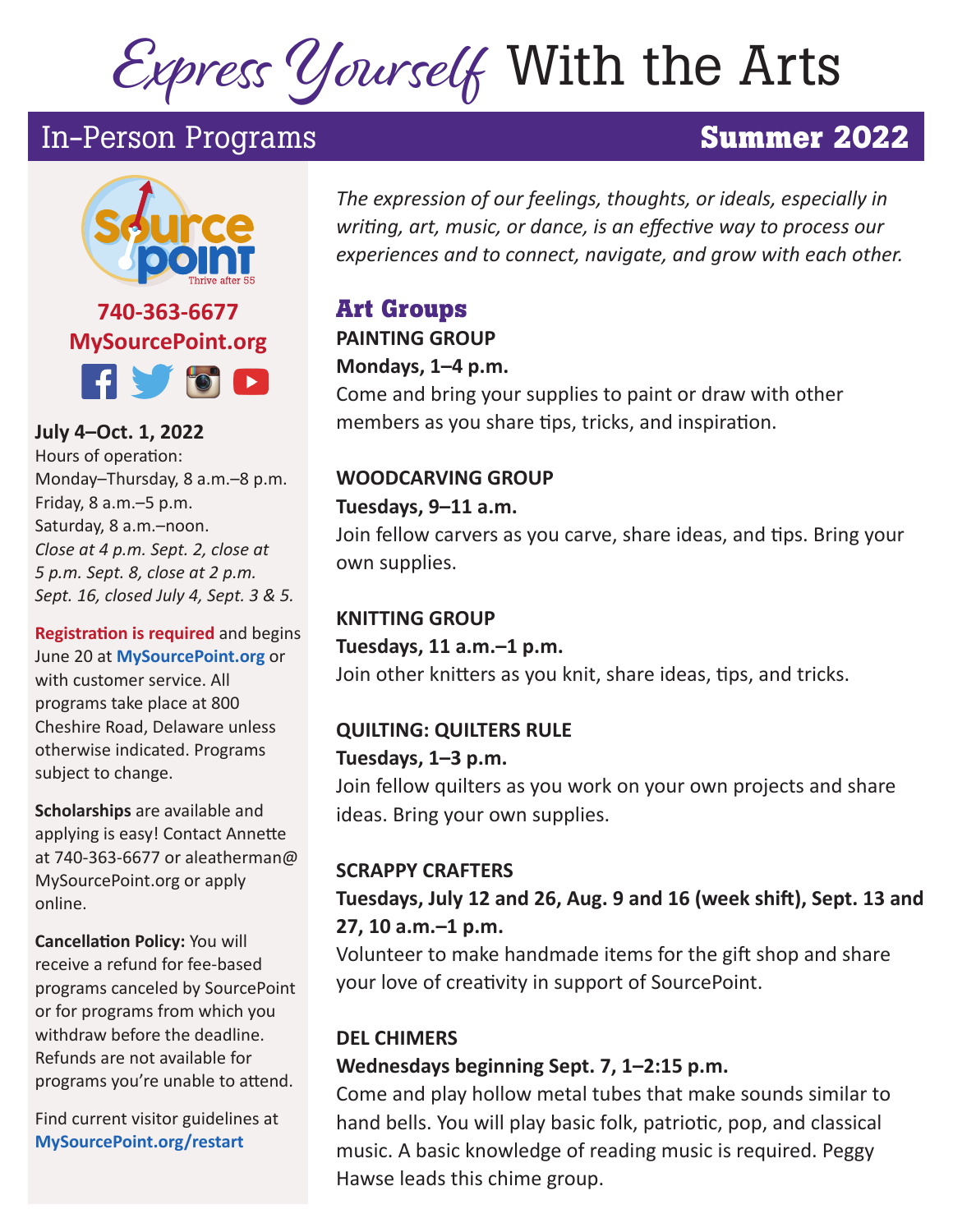#### **QUILTING: LIFE'S A STITCH Thursdays, noon–3:30 p.m.**

Join fellow quilters as you work on your own projects and share ideas. Bring your own supplies.

#### **HANDWORK WITH FRIENDS Thursdays, 2–4 p.m.**

Join others as you work on crochet, knitting, or other handwork. Bring your supplies.

#### **DO FOR OTHERS Fridays, 9–11 a.m.**

Volunteer to create quilts for Grady Memorial's babies and other organizations.

#### **COLORING GROUP Saturdays, 8–11:45 a.m.**

Destress, express yourself, work on attention to detail, and enjoy coloring with others. Bring your own supplies.

#### **CREATIVE CONNECTION**

#### **Fridays, July 15 and 22, 1–3 p.m. Wednesdays, Aug. 3 and 10, 1–3 p.m.**

Do you enjoy being creative and meeting other creative members? Join Joan Pearse as she leads you in creative arts pieces that will be on display for sale at Gallery 22 in downtown Delaware in September and October.

#### **Instructional Arts Classes: July**

*Register at least two business days prior to class. Supplies provided unless otherwise indicated. Programs are listed in chronological order.*

### **GUITAR LESSONS: ADVANCED BEGINNER**

**Tuesdays, 3–3:45 p.m.**

Do you know to hold and tune the guitar, basic chords, and a few strum patterns? This class will build on your basic skills by introducing new chords, picking and riffs, strumming patterns, using capo, and more. Questions, contact Bob Claymier at 740-816-9627. Bring your guitar.

#### **GUITAR LESSONS: BEGINNER Tuesdays, 4–4:30 p.m.**

Whether you've always wanted to learn to play the guitar, or it's been a while since you've picked one up, this class is for you. Learn to hold and tune the guitar, play basic chords, strums, and songs. Questions, contact Bob Claymier at 740- 816-9627. Bring your guitar.

#### **BIG CANVAS SPIN ART Wednesday, July 6, 2:30–4 p.m.**

If you have seen our spin art machine, you know how much fun it is to add paint to a spinning 4x6 card and watch as a work of art is made. This class will take spin art to a new level

using a 16x20 canvas. Please wear old clothes. This class will be held outside. Instructor Carol Wallenfelsz will lead you through the process. *Fee: \$25.*

#### **STAINED GLASS MOSAIC GARDEN PAVER Thursdays, July 7 and 14, 5:30– 7:30 p.m.**

In the first class you will learn how to cut stained glass. You will then use the stained glass to create a colorful mosaic design on a 12x12 concrete paver. The second class will involve adding grout to the piece. Wear old clothes for the second class. Led by Instructor Carol Wallenfelsz. *Fee: \$30.*

#### **CROCHET: BEGINNING Tuesdays, July 12–Aug. 16, 2– 4 p.m.**

Jennifer Gould will teach the basics of crochet. Bring a skein of cotton yarn and an "H" or "I" crochet hook.

*Fee: \$15 for six-week series.*

#### **QUILLING: FLOWERS ON WOOD Wednesday, July 13, 1–4 p.m.**

Crafter Sue Workman will lead you in the basics of quilling flowers with leaves on a wooden shape. Use our tools and papers. Wood included. *Fee: \$12.*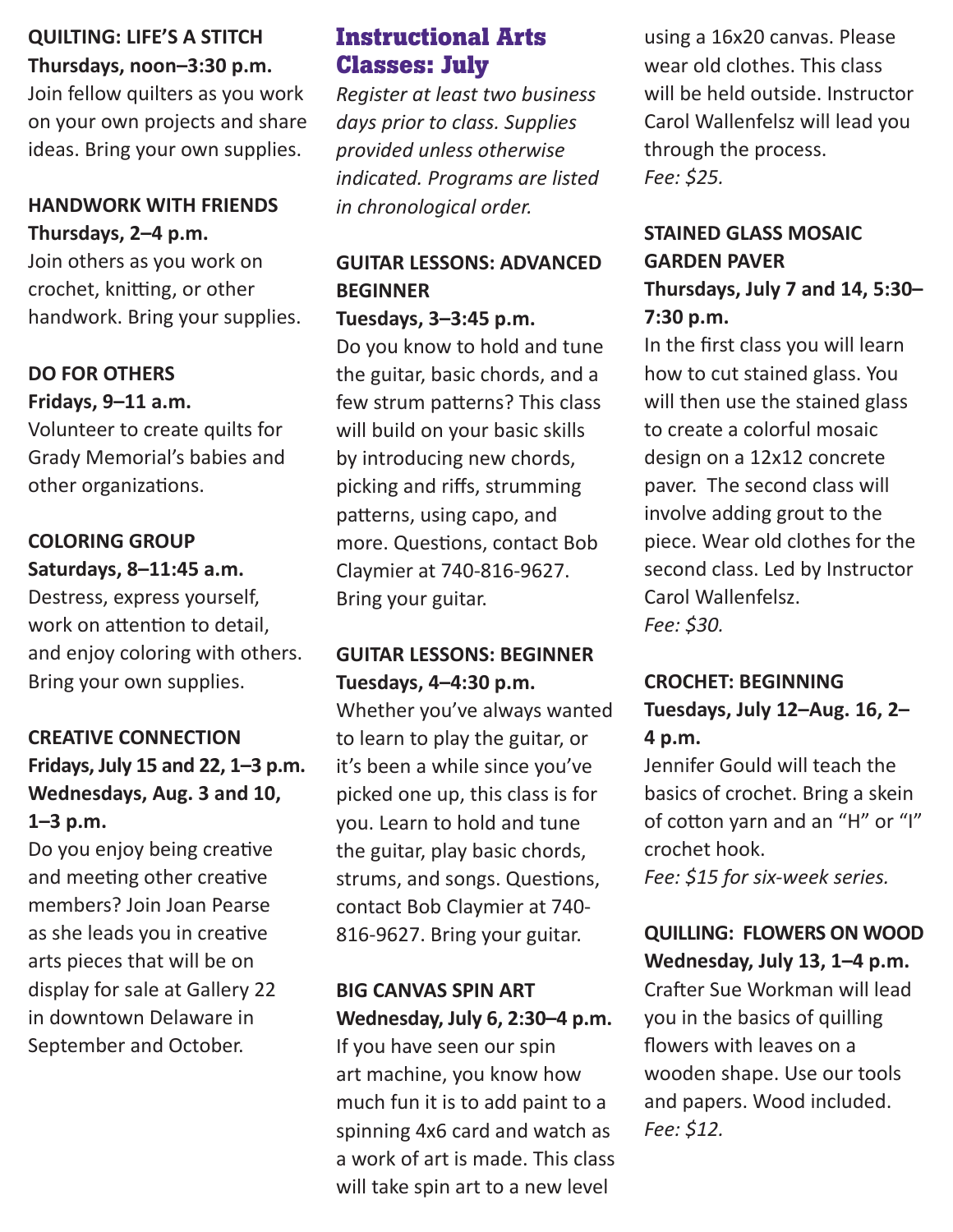#### **INTERGENERATIONAL CLASS: MAKING DOG SQUEAK TOYS Saturday, July 16, 9:30–11:30 a.m.**

Perfect for these dog days of summer—dog squeak toys. You and your guest(s) will learn how to make a dog toy using fleece and cotton. Make two toys to take home and any extras to donate to the Humane Society. Led by Instructor Carol Wallenfelsz. *Fee: \$10.*

#### **PAINTING: STEP BY STEP BEACH SILHOUETTE Tuesday, July 19 and 26, 5:30– 7:30 p.m.**

Paint the beach silhouette stepby-step with Linda Williams. *Fee: \$30.*

#### **WATER LILIES ACRYLIC PAINTING Wednesday, July 20, 2:30–4 p.m.**

Using heavy body acrylic paint, we will paint an 8x10 serene scene of water lilies. No experience required. Instructor Carol Wallenfelsz will guide you through this surprisingly easy style of painting. *Fee: \$15.*

#### **PHOTOGRAPHY & BIRDING: HIGHBANKS FIELD TRIP Thursday, July 21, 10:30–11:30 a.m., at Highbanks Metro Parks Nature Center, 9466 Columbus Pike, Lewis Center.**

Meet Naturalist Jen Moore inside the Nature Center for a talk on the bird feeders, do's

and don'ts, bird id, and more. Bring your camera. Then, take a hike looking for birds on a 45-minute hike of low to moderate difficulty on crushed gravel with some hills. In the case of rain, we will do birding only inside the nature center. *Fee: \$5.*

#### **MEDITATIVE ART: COLLAGE SOUL CARDS**

**Thursday, July 21, 6–7:30 p.m.** Making collage soul cards is an expressive practice that encourages self-discovery and provides the opportunity for exploring, healing, and personal evolution. In this easy, intuitive collage process you will combine found images that may reflect back your inner wisdom and connect you to the diversity within while cultivating your intuition and unique creativity. Includes a guided meditation led by Certified Meditation Teacher Carol Wallenfelsz. *Fee: \$15.*

#### **ART IN THE PARK: NATURE SHADOW BOX FIELD TRIP Monday, July 25, 10 a.m.– noon, at 2151 Buttermilk Hill Road, Delaware.**

Join us at Gallant Woods Preservation Park for a natureinspired shadowbox. Gather bits of nature to include in your box while at the park, bring your own favorite pieces, or choose from materials provided in class. Bring your own pruning shears if you have them. Led by instructor Carol Wallenfelsz.

#### **CREATIVE WRITING Monday, July 25, Aug. 22, Sept. 26, 2–4 p.m.**

Share your writing with fellow writers in a welcoming community. Writers share positive, constructive feedback with one another. Prompts are shared in class and for writing at home by Instructor Joan Pearse. Previous writing experience recommended. Contact Joan Pearse for prompts at 740-203-2410.

#### **OPEN STUDIO**

**Tuesdays, July 26, Aug. 23, or Sept. 27, 3–4:30 p.m.** Enjoy time with others in a creative environment as you finish up a piece from a class or bring your own project.

#### **WOODBURNING DEMONSTRATIONS Wednesday, July 27, Thursday, Aug. 25, and Monday, Sept. 12, 11 a.m.–1 p.m.** Artist Shelia Theisen will demonstrate woodburning.

**ART JOURNAL: FACE TIME Thursday, July 28, 5:30–7:30 p.m.** Explore ways to make artistic faces with mixed media collage and blind contour drawing.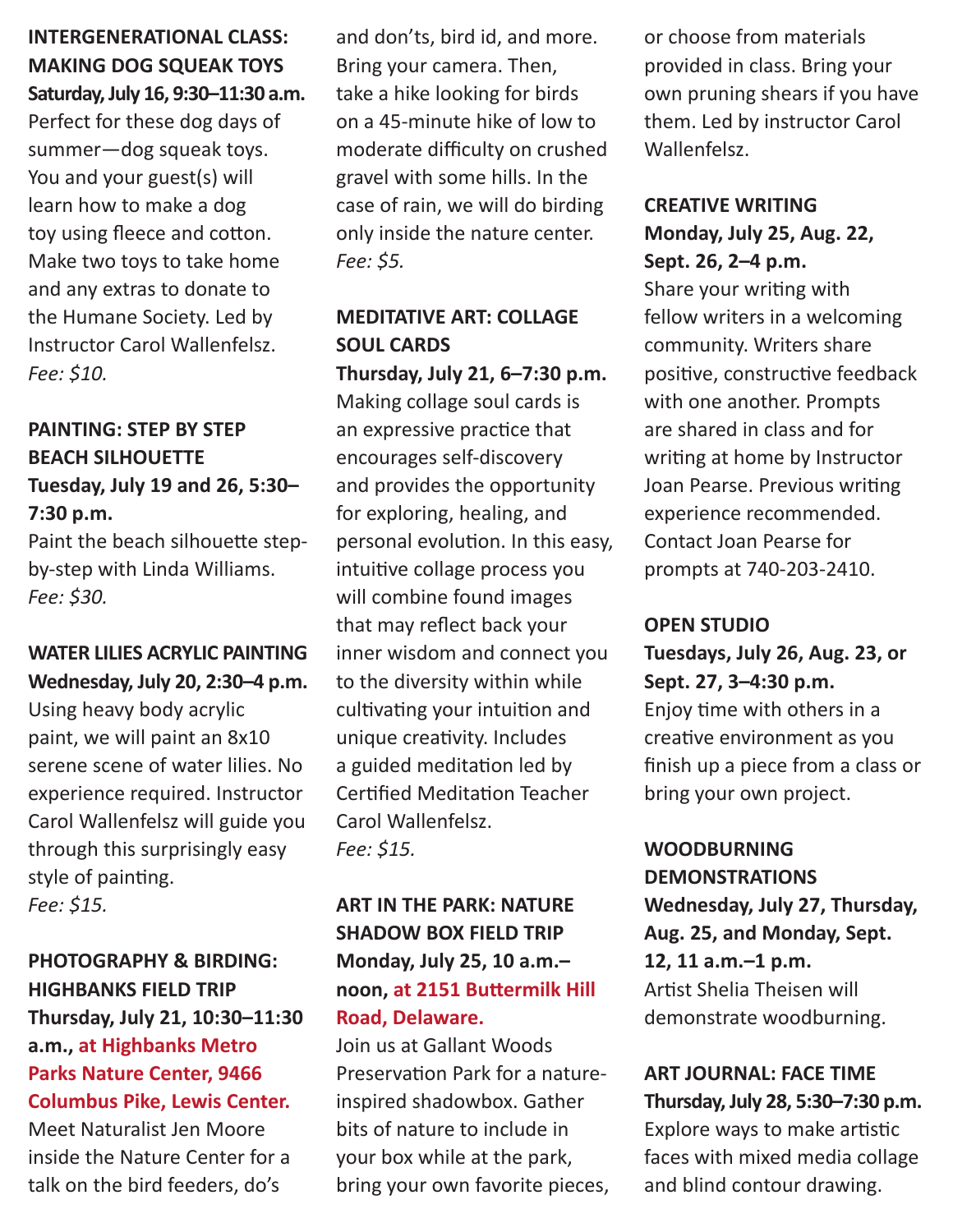Feel free to bring photos of the faces in your life, including your own, to incorporate in your art. The wonderful thing about art journaling is that there are no rules! If you have already started a journal, be sure to bring it. Led by instructor Carol Wallenfelsz.

*Fee: \$12.*

#### **NATURE PHOTOS: NEW LIFE Friday, July 29, 1–2:15 p.m.**

Award winning artist and photographer Joan Pearse shares photos of new life and flowers from spring and summer. Enjoy beautiful colors, animals, and landscapes through her lens. Leave feeling calm, relaxed, and grateful for beautiful things in nature. *Fee: \$5.*

#### **Instructional Art Classes: August**

#### **PAINTING: MULTI-COLORED LAYERS**

**Thursday, Aug. 4, 5:30–7:30 p.m.**  We will cover a 12x12 black canvas with masking tape, cut a design into the tape, and remove the design pieces. After applying layers of paint, the remaining masking tape is removed, and a colorful design appears. Led by instructor Carol Wallenfelsz. *Fee: \$20.*

#### **VIOLIN: BASICS Saturdays, Aug. 6–Sept. 17, 9–10 a.m.**

Learn the basics of the violin with musician Kathleen Mergler. Please bring a full-size, four-string violin and bow. *Fee: \$60 for six-week series.*

#### **PIANO: BEGINNER Saturdays, Aug. 6–Sept. 17, 10–11 a.m.**

Learn the basics of piano with Kathleen Mergler using the Faber and Faber, Primer Level books (Amazon). Purchase books ahead of time or see how the class goes first. Bring your keyboard if you have one. *Fee: \$60 for six-week series.*

#### **ART TALK: MONET Monday, Aug. 8, 11 a.m.– 12:15 p.m.**

Robin Clay takes you on a journey through glorious gardens and landscapes as seen through the eyes of Claude Monet, the founder of Impressionism. Learn about his life, the movement, the transitions in his art, and more in this presentation. *Fee: \$5. Also see Explore Our World with Trips, Immersive Monet & The Impressionists, Thursday, Sept. 1.*

#### **PAINTING LIKE THE IMPRESSIONISTS: EN PLEIN AIR Thursday, Aug. 11, 10 a.m.– noon.**

En plein air painting is about leaving the four walls of your studio behind and experiencing painting and drawing subjects outdoors, just like the famous Impressionists. Artist Robin Clay explains the background of this art form and facilitates painting in the courtyard. *Fee: \$20.*

#### **OSU-THEMED DOMINO NECKLACES, MAGNETS, AND KEYCHAINS Thursdays, Aug. 11 and 18,**

#### **5:30–7:30 p.m.**

We will turn ordinary dominoes into your choice of necklaces, magnets, or keychains to show your Buckeye spirit. These make great gifts! In the first class, we will decorate the dominoes and seal them with resin. In the second class after the resin has dried, we will put on the finishing touches. Led by Carol Wallenfelsz. *Fee: \$20.*

#### **SPIRITUAL ART: PUTTING THE PIECES TOGETHER**

**Friday, Aug. 12, 1–3:30 p.m.** Life doesn't always turn out how we had planned it. Sometimes we have to put the pieces together again. Choose abstract pieces to create one large piece of art. Then, cut it apart and make pieces of art using decorative papers, colors, words, and embellishments. Like our art, we are stronger for the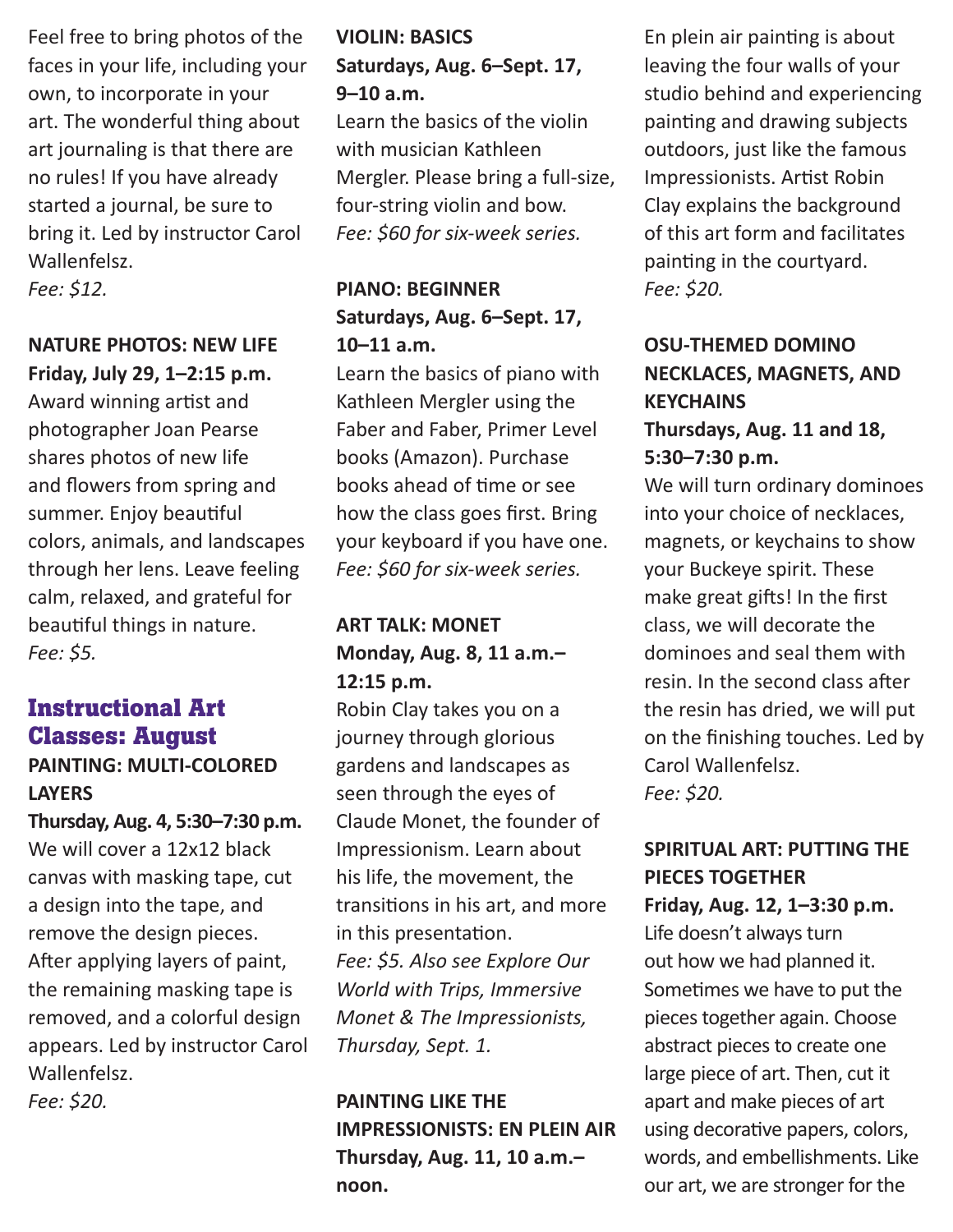obstacles we have overcome. Instructor Joan Pearse. *Fee: \$15.*

#### **OCEAN SCENE SERVING TRAY Saturdays, Aug. 20 and 27, 9:30–11:30 a.m.**

We take a serving tray and using colored resin, shells, and sand, create a scene of the ocean tide rolling in on the beach. Wear old clothes. Led by Instructor Carol Wallenfelsz. *Fee: \$35.*

#### **MAKE YOUR OWN BUCKEYE NECKLACE**

#### **Wednesday, Aug. 17, 10 a.m.– noon.**

Get ready for football season by making a Buckeye necklace. Drop in to make your necklace between 10 and 11:30 a.m. Led by Carol Wallenfelsz.

#### **PHOTOGRAPHY**

#### **Thursdays, Aug. 18 and Sept. 15, 1–3 p.m.**

Join other photographers as you share photos with each other and are challenged to take creative photos outside your comfort zone with prompts and a brief lesson. Bring up to 15 of your best shots on a flash drive to share. Email joan@MySourcePoint. org for the current assignment if you are new. *Fee: \$10.*

#### **PAINTING: LIKE JACKSON POLLOCK**

**Wednesday, Aug. 24, 2:30–4 p.m.**  Jackson Pollock was an influential American painter and a major figure in the abstract expressionist movement in the 1940's-50's. He may be most well-known for his "drip" paintings, a method of painting where he used hardened brushes, sticks, and even basting syringes to apply paint to canvas laid out on the floor. After watching a documentary, we will lay all our canvases on the floor and together create a large piece using Pollock's techniques. Each person will take home their own piece of the collaborative work. Wear old clothes and shoes. Instructor Carol Wallenfelsz. *Fee: \$25.*

#### **ART JOURNAL: MARBLING TECHNIQUES Thursday, August 25, 5:30– 7:30 p.m.**

Combining shaving cream and watercolor paint is just one of three techniques we will use to make beautiful, marbled backgrounds for your art journal. Led by Carol Wallenfelsz. *Fee: \$12.*

#### **INSTRUCTIONAL ART CLASSES: SEPTEMBER**

**SOURCEPOINT ART EXHIBITION: GALLERY 22 SPECIAL EVENT Sept. 2–Oct. 14, during gallery hours: Thursday, noon–5 p.m.; Friday and Saturday, noon– 8:30 p.m.; Sunday, noon–4 p.m., at 22 E. Winter Street, Delaware.**

Celebrate the creativity of SourcePoint with art for sale, featuring paintings, woodcarvings, wood burnings, intarsia, carvings in the round, photography, quilting, books authored by members and more.

#### **BIG CANVAS SPIN ART Wednesday, Sept. 7, 2:30– 4 p.m.**

If you have seen our spin art machine, you know how much fun it is to add paint to a spinning 4x6 card and watch as a work of art is made. This class will take spin art to a new level using a 16x20 canvas. Please wear old clothes. This class will be held outside. Instructor Carol Wallenfelsz will lead you through the process. *Fee: \$25.*

#### **STONECARVING: BEGINNING Mondays, Sept. 12–Oct. 17, 9:45–11:45 a.m.**

Learn the basics of stone carving with artist Dave Thomas. Basics include how to lay out a project, protect the layout, type of stone to